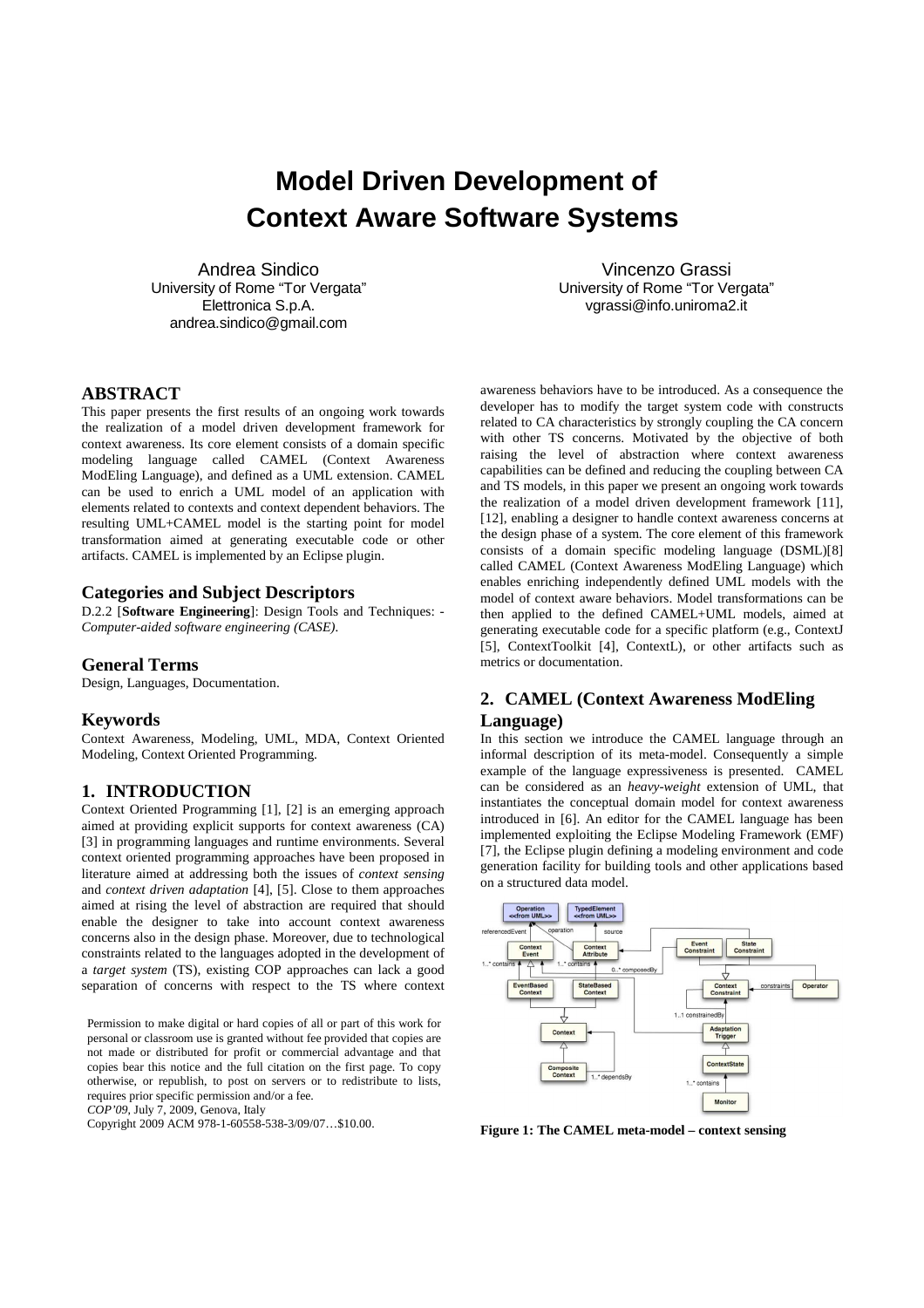

**Figure 2: The CAMEL meta-model – adaptation triggering** 

From a meta-model specification formally described in a proprietary language (called ECore), EMF provides tools and runtime support to produce a set of Java classes enabling viewing and command-based editing of the related models.

Figure 1 and Figure 2 depict the CAMEL meta-model. Being a heavyweight extension of the UML, the CAMEL meta-model relates to some elements of the UML we have colored in blue. In CAMEL the context awareness concern is handled by means of three separated parts: *context sensing*, *context adaptation triggering* and *context adaptation*. *Context Sensing* encompasses the set of activities aimed at retrieving contextual information from physical or logical sensors. *Context adaptation triggering* is defined by the set of those activities that continuously evaluate sensed contextual information and, depending on certain conditions, trigger the activation of adaptation mechanisms. *Context adaptation* is finally defined by the set of adaptation mechanisms that can be triggered and then activated in response to context adaptation triggers.

Figure 1 depicts the constructs of the CAMEL meta-model realizing the context sensing and context adaptation triggering concerns. CAMEL provides two constructs to model contextual information, namely *StateBasedContext* and *EventBasedContext*. The former is a container for static contextual information. It consists of a set of attributes represented by the *ContextAttribute* construct that are supposed to be relevant for a given context definition. A *ContextAttribute* is characterized by a name and a *source* relation with a *UML::TypedElement* representing the target system structural feature (i.e. an attribute, an association, an operation parameter, a reference, etc.) from which it takes the value. The latter instead is a container for dynamic contextual information such as interesting events in the execution flow of the target system. It consists of a set of events, represented by the *ContextEvent* construct, that are supposed to be relevant for a given context definition. A *ContextEvent* is characterized by a name and a reference with a *UML::Operation* representing the method of the target system to which the event is related. A composite context can finally be built as an aggregate of other contexts, both state-based and event-based.

The *Monitor* construct represents the container for logically related adaptation triggers. A trigger can be considered an interesting state condition derived by the contextual information retrieved from state- and event-based contexts observed by the monitor . It is represented by the *ContextState* construct, which is a concrete realization of the *AdaptationTrigger* abstract construct.

Each context state is related to a *ContextConstraint* representing the condition that has to be verified by the involved contextual information in order to consider the system in the related context state. CAMEL provides three kinds of *ContextConstraint*, namely *StateConstraint*, *EventConstraint* and *Operator*. State constraints refer to context attributes; event constraints refer to context events; the operator finally enables to compose state and event constraints by defining logical or temporal condition over them.

Figure 2 depicts the concepts of the CAMEL meta-model realizing the context adaptation concern. Context aware adaptation can be defined as the set of adaptation mechanisms that can be triggered and then activated during context monitoring activities in order to properly react to context changes. In the CAMEL modeling language contextual adaptation can be realized by means of two mechanisms: *context aware bindings* and *context aware inserts*. A binding associates values to target system's entities depending on the retrieved contextual information. Inserts are special construct which introduce additional structural or behavioral elements (structural vs behavioral inserts) depending on the perceived context. As in the work of Costanza et al. [5] we call *Adaptation Layer* the construct acting as a container for logically related adaptation mechanisms (i.e. binding or inserts). When an adaptation layer is activated all the adaptation mechanisms it contains are activated too and the desired adaptation is introduced. In the CAMEL language the adapters are those entities which act as container for logically related adaptation layers. Adapters receive signals by the monitors and activate/deactivate their adaptation layers depending on the context states which are currently active.

Exploiting the Eclipse Modeling Framework we have defined an ECore description of the CAMEL meta-model. Starting from the developed ECore based meta-model we have generated an editor for the CAMEL language which is seamlessly integrated with the Eclipse UML editor as it enables to introduce models of context awareness capabilities into TS models defined by means of the UML without having to modify them. To give an example of how this can be done we take as reference the ContextJ code example introduced in [5] by Costanza et al. and depicted in Figure 3. Two classes are defined, *Person* and *Employer*, with field names *address* and *employer*, together with the necessary constructors and a default *toString* method.



**Figure 3: ContextJ Example [5]**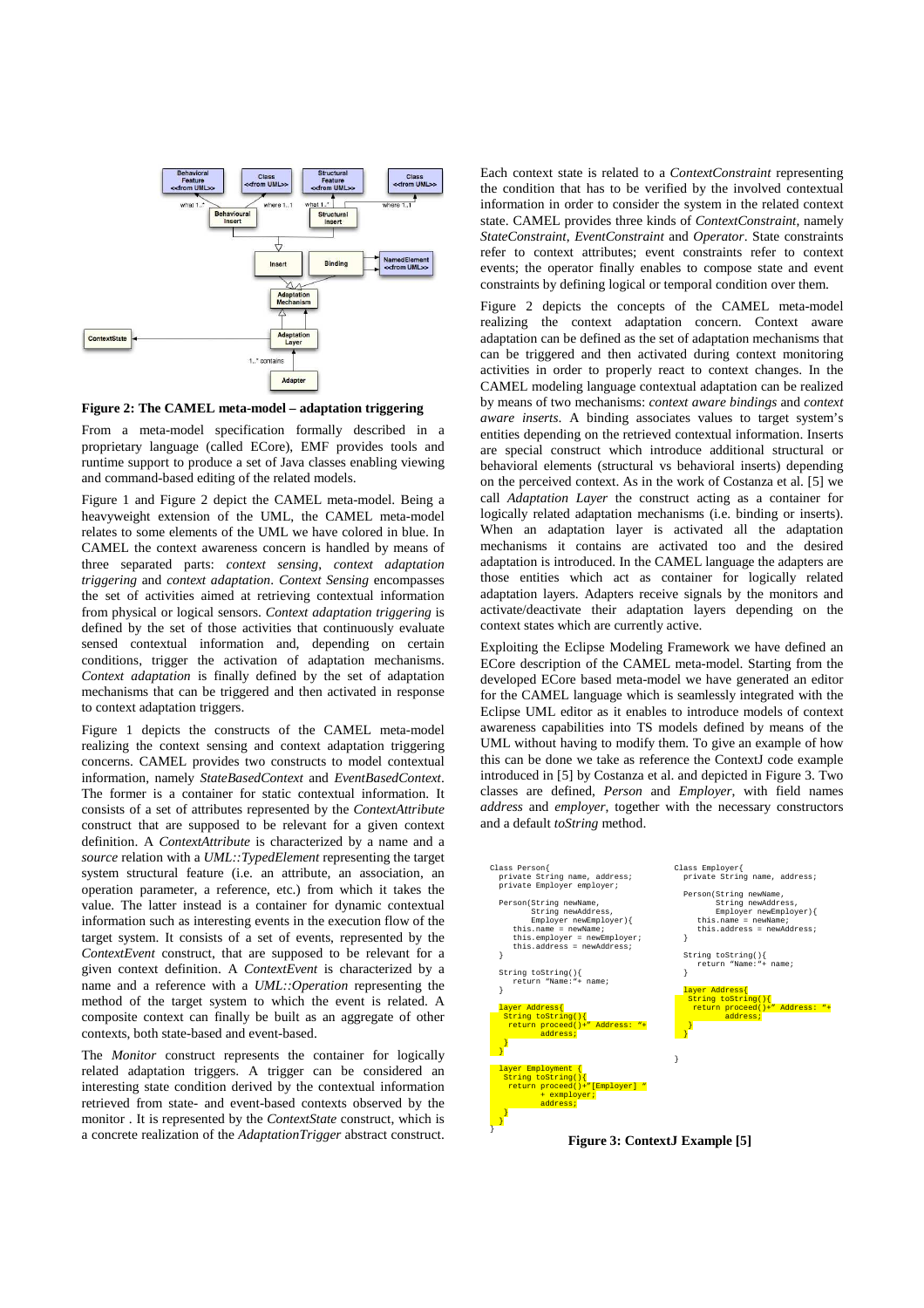Within the classes code two layers of context driven adaptation behaviors are also introduced named *Address* and *Employment*. These layers define behavioral variations on the *toString* method. In the *Address* layer, address information is returned for instances of *Person* and *Employer* in addition to the default behavior of *toString*. The call to the special method *proceed* ensures that the original definition of *toString* is called. The *toString* method in layer *Employment* returns additional information about the *employer* of a person in the *Person* class. None of the defined layers is activated by default. Instead a client program must explicitly choose to activate them when desired. To this end ContextJ provides *with* and *without* constructs for activation and deactivation of layers with dynamic scope. The purpose of this example is to present different views of the same program where each client can decide to have access to just the name of persons, their employment status, or the addresses of persons, or employers, or both. For example, when a client chooses to activate the *Address* layer but not the *Employment* layer, address information of persons will be printed in addition to their names. When the *Employment* layer is activated on top, a request for displaying a person object will result in printing that person's name, its address, its employer, and its employer's address, in that particular order. A code fragment showing the activation of these two layers is given in Figure 4. ContextJ does not modularize the source code along the layers but keeps the object-oriented modularization along classes. That is to say that: instead of grouping partial classes definitions inside layers the layer definitions are grouped inside classes. A possible advantage of this approach is the possibility for a layer to refer private fields of the core class definition.

```
Class Tester{ 
   Tester(){ 
    Employer vub = new Employer("VUB", "1050 Brussel");
   Person somePerson = new Person("Pascal Costanza", "1000"
Brussel", vub); 
     this.test1(somePerson); 
     this.test2(somePerson); 
 } 
   public void test1(Person p){ 
with (Address){<br>System.out.println(somePerson);
      } 
     } 
} 
public void test2(Person p){ 
 with (Address){ 
 with (Employment){ 
       System.out.println(somePerson);
       } 
    } 
   } 
} 
Output: Name: Pascal Costanza; Address: 1000 Brussel; 
 Name: Pascal Costanza; Address: 1000 Brussel; 
 [Employer] Name: VUB; Address: 1050 Brussel;
```
**Figure 4: Example of Tester code** 

However it has the drawback of requiring the developers to modify the code of possibly already developed components. Moreover it leads to a coupling between the target system components and the ContextJ code implementing CA concerns possibly reducing the reusability of the involved components.

A possible solution to these issues is to model both the system and the desired context aware behavior using UML and CAMEL. In this way we raise the level of abstraction, and preserve the separation of concerns at the modeling level. Model driven

transformation can then be applied to the obtained platform independent models (e.g., based on Open Architecture Ware workflows [9]) to produce the ContextJ code already woven with the target system code (or other alternative implementations,e.g., AspectJ [10], ContextToolkit, etc.).

A class diagram representing the classes involved in this example can be modeled through the UML Eclipse editor as depicted in Figure 5. We have modified the example making the *Employer* class inheriting from *Person* and introducing a *type* attribute in the *Person* class which is a *String* representing the related instance's type, namely *Person* or *Employer*.

Figure 6 depicts the CAMEL editor where a new model called *CamelTest* has been instantiated and the defined class diagram (the *targetSystem.umlClass* file) has been loaded as an external resource.

First of all we start modeling those constructs representing the contextual information we are interested in. In this example we are interested in changing the way a Tester instance perceives a *Person* instance depending on the testing method which has been invoked (test1 or test2). When the *test1* is called the *toString* method of the *Person* object passed as parameter has to be invoked with the *Address* layer active. When the *test2* is called also the *Employment* layer has to be activated. To this end we have defined an event based context called *TestingContext* consisting of two context events, *Testing1* and *Testing2,* which respectively refer to the *test1* and *test2* methods. These two elements also pick up the reference to the *Tester* object having invoked the related method by means of the *testerInstance* alias (Figure 7).

Once the desired contextual information has been properly modeled in well defined constructs (state- and event-based context) isolated from the target system, it is necessary to model those conditions that, if verified, trigger the activation of adaptation mechanisms. Figure 8 depicts an example of monitor called *TesterMonitor* which is aimed at detecting when the *test1* and *test2* methods are invoked. It consists of two context states named *addressNeeded* and *addressAndEmployersNeeded*. The former goes active as soon as the *Testing1* event occurs, that is to say as soon as the *test1* method is invoked. On the contrary the latter context state is activated as soon as the *Testing2* context event occurs that is to say the *test2* method is invoked.



**Figure 5: The target system class diagram**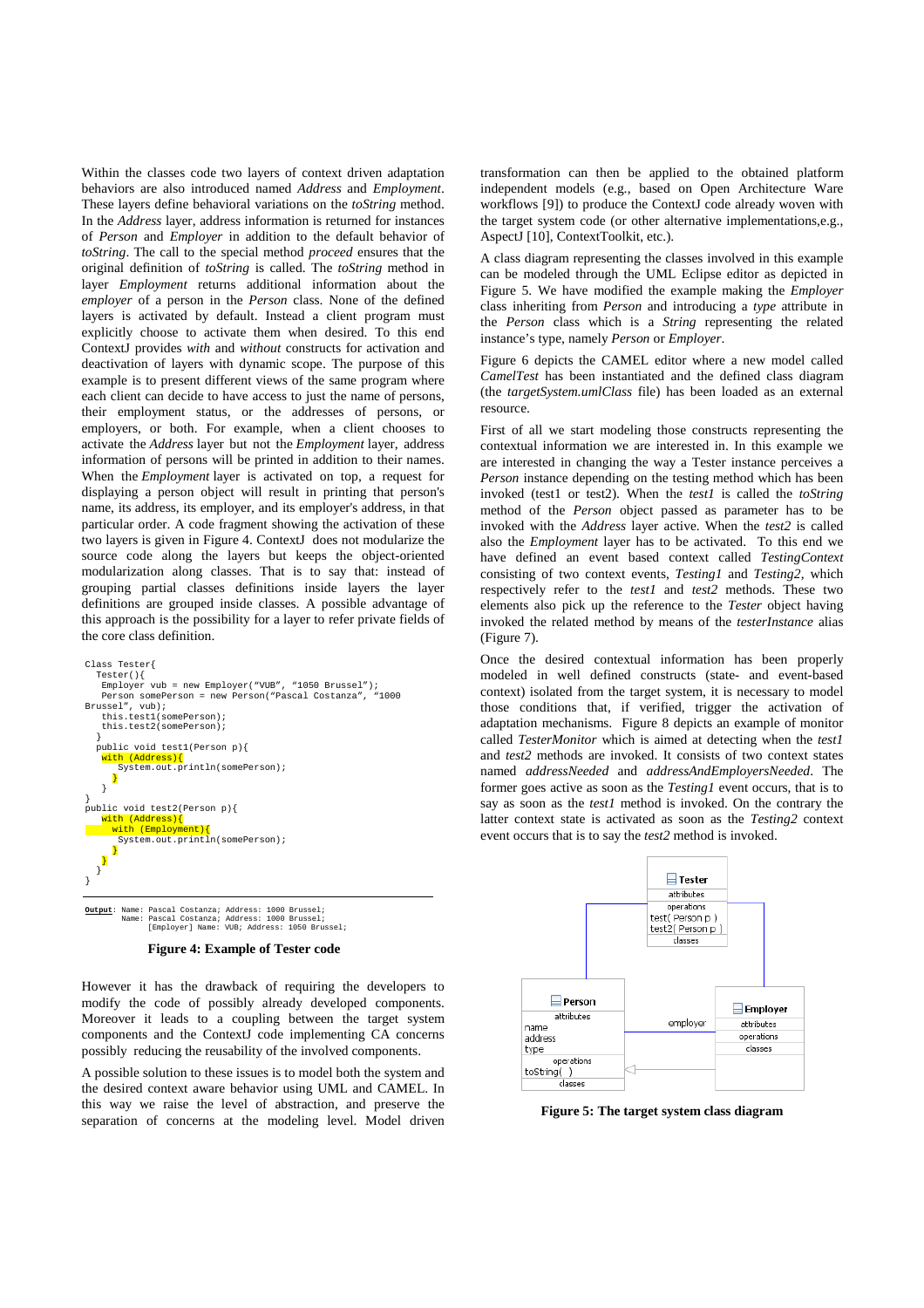| $\qquad \qquad =\qquad$<br>目<br>壔<br>Package Explorer 23<br>P Hierarchy                          | CAMELTest.contextmodel 23<br>targetSystem.umlclass                                                                                    |
|--------------------------------------------------------------------------------------------------|---------------------------------------------------------------------------------------------------------------------------------------|
| $\triangledown$<br>$-69$<br>体<br>F                                                               | Resource Set                                                                                                                          |
| <b>B</b> COPO9<br>CAMELTest.contextmodel<br>W.<br>₽<br>targetSystem.uml<br>targetSystem.umlclass | platform:/resource/COP09/CAMELTest.contextmodel<br>Context Model CamelTest<br>ille all platform:/resource/COP09/targetSystem.umiclass |

**Figure 6: Instantiation of a CAMEL model** 

| *CAMELTest.contextmodel 23<br>targetSystem.umlclass      |                 |  |  |  |  |  |  |
|----------------------------------------------------------|-----------------|--|--|--|--|--|--|
| Resource Set                                             |                 |  |  |  |  |  |  |
| platform:/resource/COP09/CAMELTest.contextmodel<br>⊟…    |                 |  |  |  |  |  |  |
| ← Context Model CamelTest                                |                 |  |  |  |  |  |  |
| ⊟… $\Phi$ Contexts                                       |                 |  |  |  |  |  |  |
| □… ◆ Event Based Context TestingContext                  |                 |  |  |  |  |  |  |
| Context Event Testing1                                   |                 |  |  |  |  |  |  |
| └ Context Event Testing2                                 |                 |  |  |  |  |  |  |
| platform:/resource/COP09/targetSystem.uml                |                 |  |  |  |  |  |  |
| Selection Parent List Tree Table Tree with Columns       |                 |  |  |  |  |  |  |
| Problems   @ Javadoc   Sp. Declaration   E Properties 23 |                 |  |  |  |  |  |  |
| Property                                                 | Value           |  |  |  |  |  |  |
| · <operation> test (Person p)<br/>Event</operation>      |                 |  |  |  |  |  |  |
| <b>Exposed Parameters</b>                                |                 |  |  |  |  |  |  |
| LesterInstance<br>Instance Type Name                     |                 |  |  |  |  |  |  |
| Interface                                                | <b>We false</b> |  |  |  |  |  |  |
| Name                                                     | lle Testing1    |  |  |  |  |  |  |
|                                                          |                 |  |  |  |  |  |  |
|                                                          |                 |  |  |  |  |  |  |

**Figure 7: Contextual Information Modeling** 

| *CAMELTest.contextmodel 23<br>targetSystem.umlclass    |       |  |  |  |  |  |  |
|--------------------------------------------------------|-------|--|--|--|--|--|--|
| Resource Set<br>اجزا                                   |       |  |  |  |  |  |  |
| œ<br>- ← Contexts                                      |       |  |  |  |  |  |  |
| ė.<br>Monitors<br>- 4                                  |       |  |  |  |  |  |  |
| □ - ◆ Context Monitor TesterMonitor                    |       |  |  |  |  |  |  |
| <sup>□ ↓</sup> Context State addressNeeded             |       |  |  |  |  |  |  |
| Event Constraint test1Invoked                          |       |  |  |  |  |  |  |
| <sup>□ ◆</sup> Context State addressAndEmployersNeeded |       |  |  |  |  |  |  |
| └─ ◆ Event Constraint test2Invoked                     |       |  |  |  |  |  |  |
| Selection Parent List Tree Table Tree with Columns     |       |  |  |  |  |  |  |
| @ Javadoc & Declaration E Properties &<br>Problems     |       |  |  |  |  |  |  |
| Property                                               | Value |  |  |  |  |  |  |
| Context Event Testing1<br>Event                        |       |  |  |  |  |  |  |
| Instance Reference<br>LE testerInstance                |       |  |  |  |  |  |  |
| LE test1Invoked<br>Name                                |       |  |  |  |  |  |  |
|                                                        |       |  |  |  |  |  |  |
|                                                        |       |  |  |  |  |  |  |
|                                                        |       |  |  |  |  |  |  |
|                                                        |       |  |  |  |  |  |  |

**Figure 8: Context Adaptation Triggering** 

Figure 9 depicts an example of CAMEL adapter named *TesterAdapter* consisting of two adaptation layers named *Address* and *AddressAndEmployment*. The former is triggered by the activation of the *addressNeeded* context state while the latter by the activation of the *addressAndEmploymentNeeded* context state.

Both the layers contain a binding aimed at substituting the default implementation of the *toString* method of a *Tester* object. Figure 10 and Figure 11 depict how the binding can be modeled by means of the CAMEL editor. First of all an activity diagram of the new desired behavior has to be defined by means of the Eclipse UML editor (Figure 10). The defined model can then be loaded into the camel editor and referenced by the binding (Figure 11 *value* parameter) in order to substitute it as the new implementation of a method specified by means of the *pointcut* parameter. As any adaptation mechanisms the binding remains until the related layer is active. Once the binding is removed the affected method returns to its original implementation.

| *CAMELTest.contextmodel 23<br>addressToString.umlact         |                         |  |  |  |  |  |
|--------------------------------------------------------------|-------------------------|--|--|--|--|--|
| Resource Set                                                 |                         |  |  |  |  |  |
| platform:/resource/COP09/CAMELTest.contextmodel<br>⊟…        |                         |  |  |  |  |  |
| <b>E</b> ← Context Model CamelTest                           |                         |  |  |  |  |  |
| $\overline{H}$ $\rightarrow$ Contexts                        |                         |  |  |  |  |  |
| <b>E-</b> ← Monitors                                         |                         |  |  |  |  |  |
| <sup>□</sup> Adapters                                        |                         |  |  |  |  |  |
| <sup>□ ◆</sup> Adapter TesterAdapter                         |                         |  |  |  |  |  |
| □ ◆ Adaptation Layer Address                                 |                         |  |  |  |  |  |
| └─ ◆ Binding toStringBinding                                 |                         |  |  |  |  |  |
| □ ◆ Adaptation Layer AddressAndEmployment                    |                         |  |  |  |  |  |
| $\rightarrow$ Binding                                        |                         |  |  |  |  |  |
| <b>E-B</b> platform:/resource/COP09/targetSystem.uml         |                         |  |  |  |  |  |
| E d platform:/resource/COP09/CAModels/addressToString.umlact |                         |  |  |  |  |  |
| Selection Parent List Tree Table Tree with Columns           |                         |  |  |  |  |  |
| Problems @ Javadoc   & Declaration   The Properties &        |                         |  |  |  |  |  |
| Value<br>Property                                            |                         |  |  |  |  |  |
| Incoming Action                                              |                         |  |  |  |  |  |
| Instance Reference                                           | <b>E</b> testerInstance |  |  |  |  |  |
| Name                                                         | <sup>L</sup> Address    |  |  |  |  |  |
| Outgoing Action                                              |                         |  |  |  |  |  |
| ♦ Context State addressNeeded<br>Triggered By                |                         |  |  |  |  |  |

**Figure 9: Adaptation layers modeling** 

| 一日<br>Hierarchy<br><b>B</b> Package Explorer 23                                                                                                                                                                                                         | d addressToString.umlact 23 |  |   |   |   |    |                                           |    |     |   |  |
|---------------------------------------------------------------------------------------------------------------------------------------------------------------------------------------------------------------------------------------------------------|-----------------------------|--|---|---|---|----|-------------------------------------------|----|-----|---|--|
| 日常 2                                                                                                                                                                                                                                                    | ĭэ                          |  | ⊗ | ⊯ | 訓 | g, | 伽                                         | জি | GB) | 帶 |  |
| <sup>B-1</sup> → COP09<br><b>E-CAModels</b><br>addressAndEmploymentToString.uml<br>d addressAndEmploymentToString.umlact<br>addressToString.uml<br>d addressToString.umlact<br>CAMELTest.contextmodel<br>₩<br>targetSystem.uml<br>targetSystem.umlclass |                             |  |   |   |   |    | return proceed() + "Address: " + address; |    |     |   |  |

**Figure 10: New behavior modeling** 

| CAMELTest.contextmodel 23<br>addressToString.umlact                 |                                           |  |  |  |  |  |  |
|---------------------------------------------------------------------|-------------------------------------------|--|--|--|--|--|--|
| Resource Set<br>I٨                                                  |                                           |  |  |  |  |  |  |
| b.<br>platform:/resource/COP09/CAMELTest.contextmodel<br>Θ          |                                           |  |  |  |  |  |  |
| ⊟…◆ Context Model CamelTest                                         |                                           |  |  |  |  |  |  |
| $\boxplus$ $\Rightarrow$ Contexts                                   |                                           |  |  |  |  |  |  |
| ← Monitors                                                          |                                           |  |  |  |  |  |  |
| ℮<br>♦ Adapters                                                     |                                           |  |  |  |  |  |  |
| <sup>□</sup> · ◆ Adapter TesterAdapter                              |                                           |  |  |  |  |  |  |
| <sup>□ +</sup> Adaptation Layer Address                             |                                           |  |  |  |  |  |  |
| └ Binding toStringBinding                                           |                                           |  |  |  |  |  |  |
| <sup>□ ◆</sup> Adaptation Layer AddressAndEmployment                |                                           |  |  |  |  |  |  |
|                                                                     | └─ ◆ Binding toStringBinding              |  |  |  |  |  |  |
| platform:/resource/COP09/targetSystem.uml<br>目<br>œ                 |                                           |  |  |  |  |  |  |
| platform:/resource/COP09/CAModels/addressToString.umlact<br>١æ<br>歯 |                                           |  |  |  |  |  |  |
| Selection Parent List Tree Table Tree with Columns                  |                                           |  |  |  |  |  |  |
| Problems @ Javadoc & Declaration E Properties &                     |                                           |  |  |  |  |  |  |
| Property                                                            | Value                                     |  |  |  |  |  |  |
| <b>Instance Reference</b>                                           | LesterInstance                            |  |  |  |  |  |  |
| Name                                                                | LE toStringBinding                        |  |  |  |  |  |  |
| Pointcut                                                            | · <operation> toString ()</operation>     |  |  |  |  |  |  |
| Value                                                               | 49) <activity> addressToString</activity> |  |  |  |  |  |  |
|                                                                     |                                           |  |  |  |  |  |  |
|                                                                     |                                           |  |  |  |  |  |  |

**Figure 11: Context Aware Binding definition** 

## **3. CONCLUSIONS AND FUTURE WORKS**

In this paper we have presented CAMEL, a domain specific modeling language enabling software engineers to handle context awareness concerns at the design phase of a system. We have first introduced the CAMEL meta-model as a possible instantiation of the conceptual model for context awareness described in [6]. Then, exploiting an appositely realized Eclipse based editor for the CAMEL language, we have tried to demonstrate how CAMEL can be used to introduce context awareness capabilities within already existing and independently modeled applications. Because of the platform independency of CAMEL models, transformation